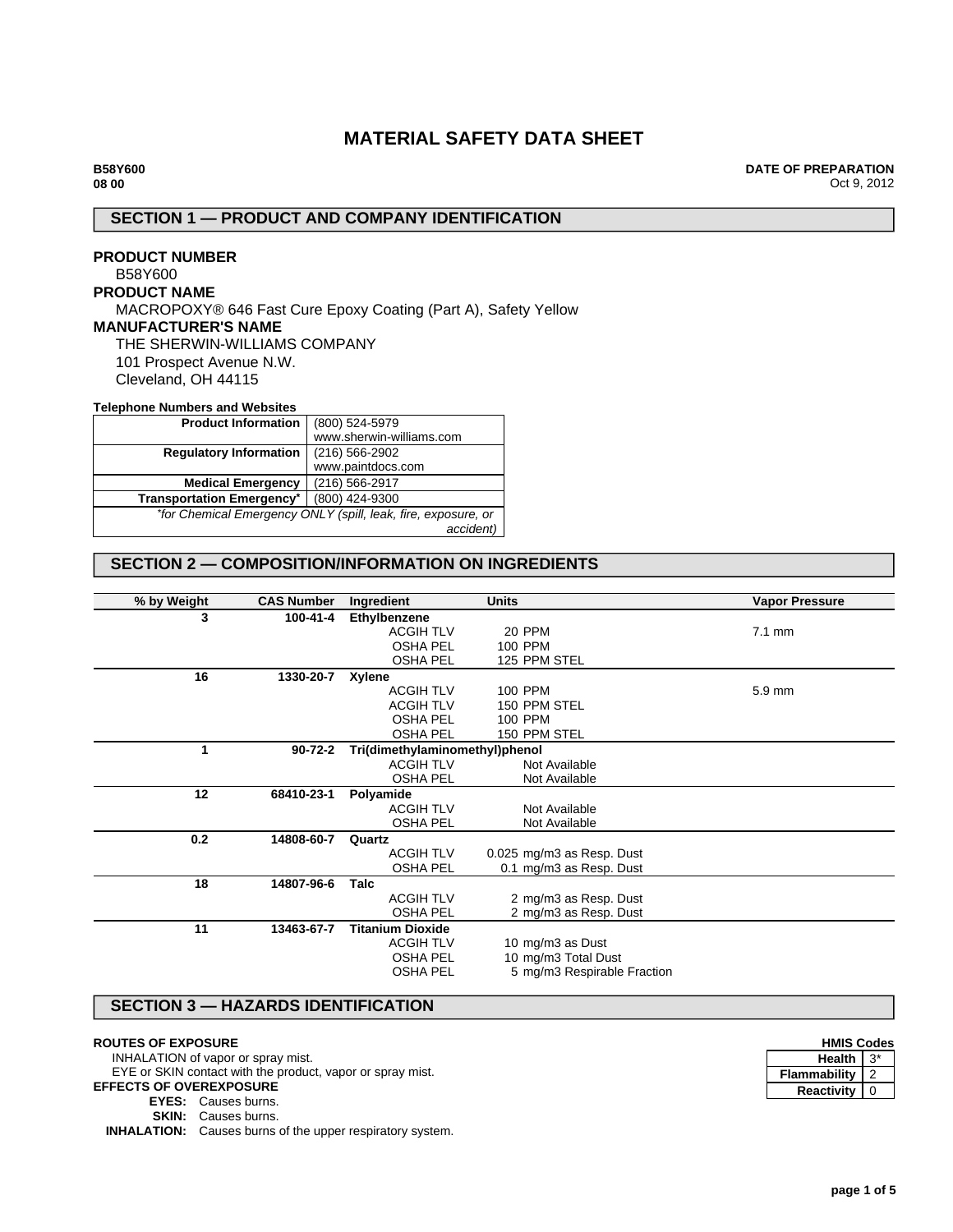May cause nervous system depression. Extreme overexposure may result in unconsciousness and possibly death.

Prolonged overexposure to hazardous ingredients in Section 2 may cause adverse chronic effects to the following organs or systems:

- the liver
- the urinary system

• the reproductive system

#### **SIGNS AND SYMPTOMS OF OVEREXPOSURE**

Headache, dizziness, nausea, and loss of coordination are indications of excessive exposure to vapors or spray mists. Redness and itching or burning sensation may indicate eye or excessive skin exposure.

# **MEDICAL CONDITIONS AGGRAVATED BY EXPOSURE**

May cause allergic skin reaction in susceptible persons or skin sensitization.

#### **CANCER INFORMATION**

For complete discussion of toxicology data refer to Section 11.

## **SECTION 4 — FIRST AID MEASURES**

- **EYES:** Flush eyes with large amounts of water for 15 minutes. Get medical attention **IMMEDIATELY**.
- **SKIN:** Wash affected area thoroughly with soap and water.
	- If irritation persists or occurs later, get medical attention.
- Remove contaminated clothing and launder before re-use.
- **INHALATION:** If affected, remove from exposure. Restore breathing. Keep warm and quiet.

**INGESTION:** Do not induce vomiting. Get medical attention immediately.

# **SECTION 5 — FIRE FIGHTING MEASURES**

| <b>FLASH POINT</b>                 | LEL | UEL | <b>FLAMMABILITY CLASSIFICATION</b>           |
|------------------------------------|-----|-----|----------------------------------------------|
| 100 °F PMCC                        | 1 O | 70. | Combustible. Flash above 99 and below 200 °F |
| EXTINGUISHING MEDIA                |     |     |                                              |
| Carbon Dioxide, Dry Chemical, Foam |     |     |                                              |

**UNUSUAL FIRE AND EXPLOSION HAZARDS**

Closed containers may explode when exposed to extreme heat.

Application to hot surfaces requires special precautions.

During emergency conditions overexposure to decomposition products may cause a health hazard. Symptoms may not be immediately apparent. Obtain medical attention.

### **SPECIAL FIRE FIGHTING PROCEDURES**

Full protective equipment including self-contained breathing apparatus should be used.

Water spray may be ineffective. If water is used, fog nozzles are preferable. Water may be used to cool closed containers to prevent pressure build-up and possible autoignition or explosion when exposed to extreme heat.

# **SECTION 6 — ACCIDENTAL RELEASE MEASURES**

### **STEPS TO BE TAKEN IN CASE MATERIAL IS RELEASED OR SPILLED**

Remove all sources of ignition. Ventilate the area.

Remove with inert absorbent.

# **SECTION 7 — HANDLING AND STORAGE**

### **STORAGE CATEGORY**

DOL Storage Class II

### **PRECAUTIONS TO BE TAKEN IN HANDLING AND STORAGE**

Contents are COMBUSTIBLE. Keep away from heat and open flame.

Consult NFPA Code. Use approved Bonding and Grounding procedures.

Keep container closed when not in use. Transfer only to approved containers with complete and appropriate labeling. Do not take internally. Keep out of the reach of children.

# **SECTION 8 — EXPOSURE CONTROLS/PERSONAL PROTECTION**

### **PRECAUTIONS TO BE TAKEN IN USE**

Use only with adequate ventilation.

Do not get in eyes, or on skin or clothing. Do not breathe vapor or spray mist. Wash hands after using.

This coating may contain materials classified as nuisance particulates (listed "as Dust" in Section 2) which may be present at hazardous levels only during sanding or abrading of the dried film. If no specific dusts are listed in Section 2, the applicable limits for nuisance dusts are ACGIH TLV 10 mg/m3 (total dust), 3 mg/m3 (respirable fraction), OSHA PEL 15 mg/m3 (total dust), 5 mg/m3 (respirable fraction).

**VENTILATION**

Local exhaust preferable. General exhaust acceptable if the exposure to materials in Section 2 is maintained below applicable exposure limits. Refer to OSHA Standards 1910.94, 1910.107, 1910.108.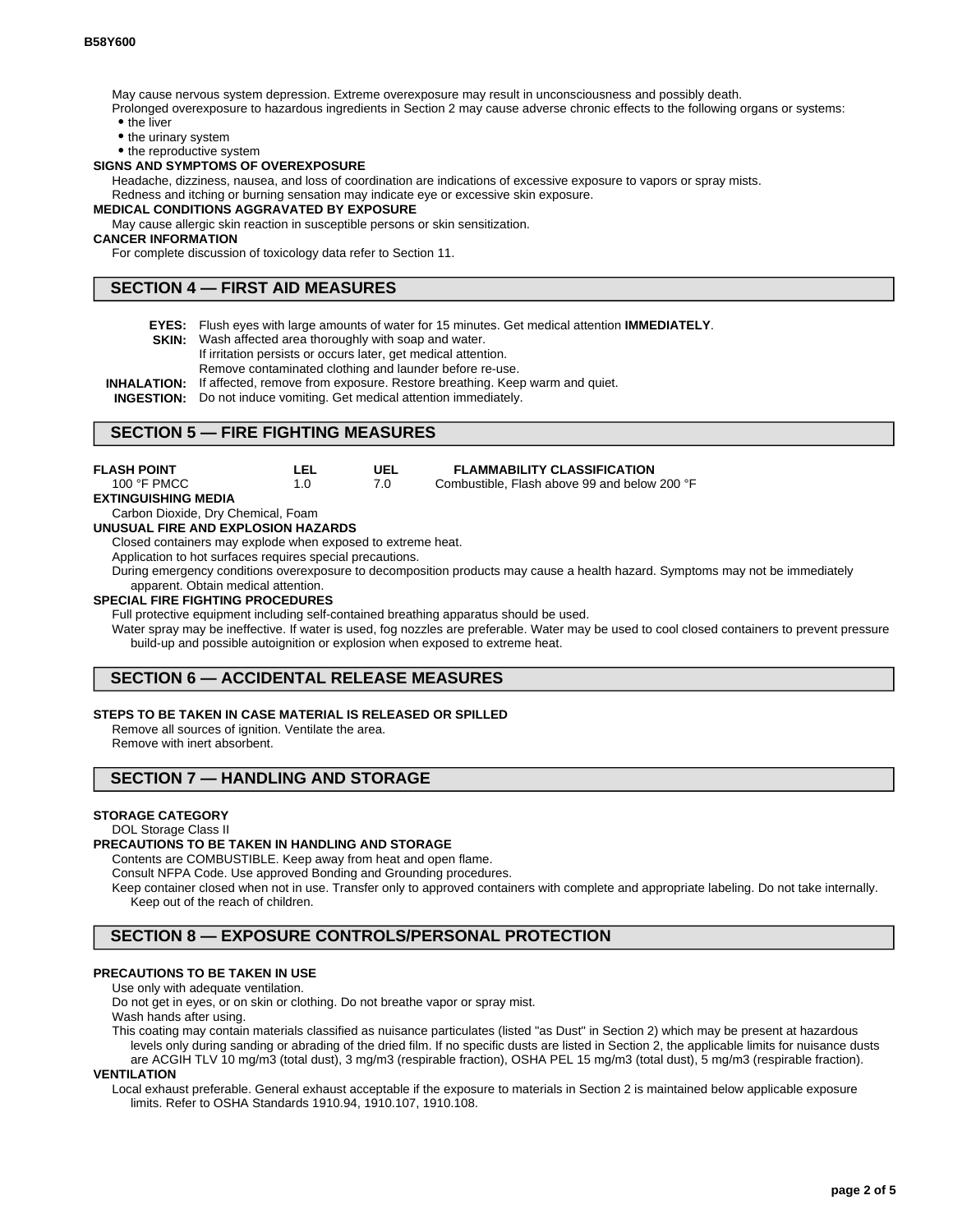### **RESPIRATORY PROTECTION**

If personal exposure cannot be controlled below applicable limits by ventilation, wear a properly fitted organic vapor/particulate respirator approved by NIOSH/MSHA for protection against materials in Section 2.

When sanding or abrading the dried film, wear a dust/mist respirator approved by NIOSH/MSHA for dust which may be generated from this product, underlying paint, or the abrasive.

### **PROTECTIVE GLOVES**

To prevent skin contact, wear gloves which are recommended by glove supplier for protection against materials in Section 2.

# **EYE PROTECTION**

To prevent eye contact, wear safety spectacles with unperforated sideshields.

### **OTHER PROTECTIVE EQUIPMENT**

Use barrier cream on exposed skin.

# **OTHER PRECAUTIONS**

This product must be mixed with other components before use. Before opening the packages, READ AND FOLLOW WARNING LABELS ON ALL COMPONENTS.

Intentional misuse by deliberately concentrating and inhaling the contents can be harmful or fatal.

# **SECTION 9 — PHYSICAL AND CHEMICAL PROPERTIES**

| <b>PRODUCT WEIGHT</b> 10.95 lb/gal                                | $1311$ g/l                                       |
|-------------------------------------------------------------------|--------------------------------------------------|
|                                                                   |                                                  |
| <b>BOILING POINT</b> 277 - 292 °F                                 | 136 - 144 °C                                     |
| <b>MELTING POINT</b><br>Not Available                             |                                                  |
| <b>VOLATILE VOLUME</b><br>29%                                     |                                                  |
| <b>EVAPORATION RATE</b> Slower than                               |                                                  |
| ether                                                             |                                                  |
| <b>VAPOR DENSITY</b> Heavier than air                             |                                                  |
| <b>SOLUBILITY IN WATER</b> Not Available                          |                                                  |
| <b>VOLATILE ORGANIC COMPOUNDS (VOC Theoretical - As Packaged)</b> |                                                  |
|                                                                   | 250 g/l Less Water and Federally Exempt Solvents |
| 2.08 lb/gal 250 g/l Emitted VOC                                   |                                                  |
|                                                                   | <b>SPECIFIC GRAVITY 1.32</b>                     |

# **SECTION 10 — STABILITY AND REACTIVITY**

**STABILITY — Stable CONDITIONS TO AVOID** None known. **INCOMPATIBILITY** None known. **HAZARDOUS DECOMPOSITION PRODUCTS** By fire: Carbon Dioxide, Carbon Monoxide **HAZARDOUS POLYMERIZATION** Will not occur

### **SECTION 11 — TOXICOLOGICAL INFORMATION**

#### **CHRONIC HEALTH HAZARDS**

Reports have associated repeated and prolonged overexposure to solvents with permanent brain and nervous system damage. Ethylbenzene is classified by IARC as possibly carcinogenic to humans (2B) based on inadequate evidence in humans and sufficient evidence in laboratory animals. Lifetime inhalation exposure of rats and mice to high ethylbenzene concentrations resulted in increases in certain types of cancer, including kidney tumors in rats and lung and liver tumors in mice. These effects were not observed in animals exposed to lower concentrations. There is no evidence that ethylbenzene causes cancer in humans.

Crystalline Silica (Quartz, Cristobalite) is listed by IARC and NTP. Long term exposure to high levels of silica dust, which can occur only when sanding or abrading the dry film, may cause lung damage (silicosis) and possibly cancer.

IARC's Monograph No. 93 reports there is sufficient evidence of carcinogenicity in experimental rats exposed to titanium dioxide but inadequate evidence for carcinogenicity in humans and has assigned a Group 2B rating. In addition, the IARC summary concludes, "No significant exposure to titanium dioxide is thought to occur during the use of products in which titanium is bound to other materials, such as paint."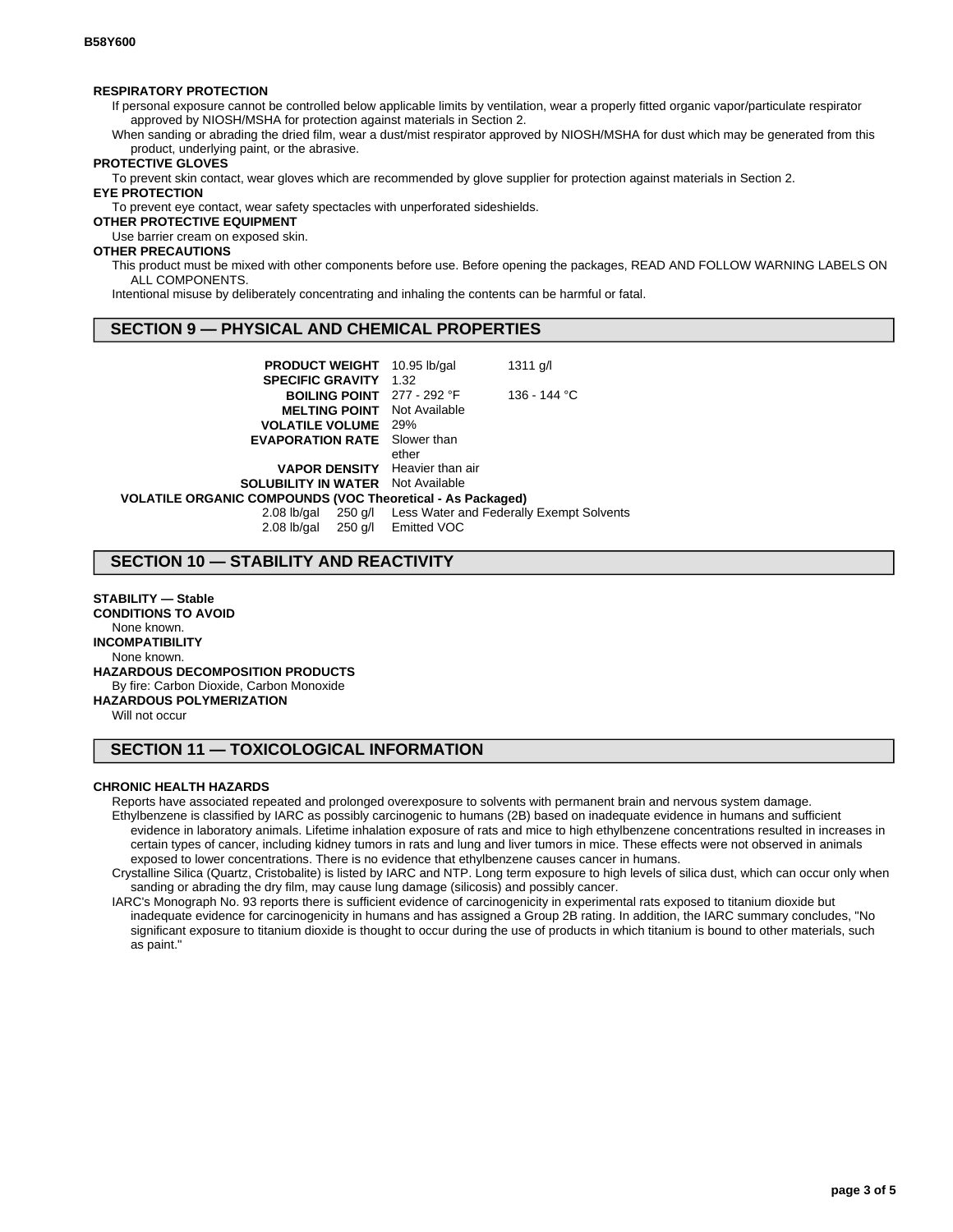### **TOXICOLOGY DATA**

| <b>CAS No.</b> | <b>Ingredient Name</b>         |          |     |               |  |
|----------------|--------------------------------|----------|-----|---------------|--|
| 100-41-4       | Ethylbenzene                   |          |     |               |  |
|                |                                | LC50 RAT | 4HR | Not Available |  |
|                |                                | LD50 RAT |     | 3500 mg/kg    |  |
| 1330-20-7      | <b>Xylene</b>                  |          |     |               |  |
|                |                                | LC50 RAT | 4HR | 5000 ppm      |  |
|                |                                | LD50 RAT |     | 4300 mg/kg    |  |
| $90 - 72 - 2$  | Tri(dimethylaminomethyl)phenol |          |     |               |  |
|                |                                | LC50 RAT | 4HR | Not Available |  |
|                |                                | LD50 RAT |     | 1653 mg/kg    |  |
| 68410-23-1     | Polyamide                      |          |     |               |  |
|                |                                | LC50 RAT | 4HR | Not Available |  |
|                |                                | LD50 RAT |     | Not Available |  |
| 14808-60-7     | Quartz                         |          |     |               |  |
|                |                                | LC50 RAT | 4HR | Not Available |  |
|                |                                | LD50 RAT |     | Not Available |  |
| 14807-96-6     | <b>Talc</b>                    |          |     |               |  |
|                |                                | LC50 RAT | 4HR | Not Available |  |
|                |                                | LD50 RAT |     | Not Available |  |
| 13463-67-7     | <b>Titanium Dioxide</b>        |          |     |               |  |
|                |                                | LC50 RAT | 4HR | Not Available |  |
|                |                                | LD50 RAT |     | Not Available |  |
|                |                                |          |     |               |  |

# **SECTION 12 — ECOLOGICAL INFORMATION**

### **ECOTOXICOLOGICAL INFORMATION**

No data available.

# **SECTION 13 — DISPOSAL CONSIDERATIONS**

### **WASTE DISPOSAL METHOD**

Waste from this product may be hazardous as defined under the Resource Conservation and Recovery Act (RCRA) 40 CFR 261.

Waste must be tested for ignitability to determine the applicable EPA hazardous waste numbers.

Incinerate in approved facility. Do not incinerate closed container. Dispose of in accordance with Federal, State/Provincial, and Local regulations regarding pollution.

# **SECTION 14 — TRANSPORT INFORMATION**

Multi-modal shipping descriptions are provided for informational purposes and do not consider container sizes. The presence of a shipping description for a particular mode of transport (ocean, air, etc.), does not indicate that the product is packaged suitably for that mode of transport. All packaging must be reviewed for suitability prior to shipment, and compliance with the applicable regulations is the sole responsibility of the person offering the product for transport.

#### **US Ground (DOT)**

May be Classed as a Combustible Liquid for U.S. Ground. UN1263, PAINT, 3, PG III, (ERG#128)

### **DOT (Dept of Transportation) Hazardous Substances & Reportable Quantities**

Ethylbenzene 1000 lb RQ

Xylenes (isomers and mixture) 100 lb RQ

# **Bulk Containers may be Shipped as (check reportable quantities):**

RQ, UN1263, PAINT, 3, PG III, (XYLENES (ISOMERS AND MIXTURE)),

#### (ERG#128) **Canada (TDG)**

May be Classed as a Combustible Liquid for Canadian Ground.

UN1263, PAINT, CLASS 3, PG III, (ERG#128)

### **IMO**

5 Liters (1.3 Gallons) and Less may be Shipped as Limited Quantity. UN1263, PAINT, CLASS 3, PG III, (38 C c.c.), EmS F-E, S-E, ADR (D/E) **IATA/ICAO**

#### UN1263, PAINT, 3, PG III

### **SECTION 15 — REGULATORY INFORMATION**

### **SARA 313 (40 CFR 372.65C) SUPPLIER NOTIFICATION**

| <b>CAS No.</b> | <b> CHEMICAL/COMPOUND</b> | % by WT | % Element |
|----------------|---------------------------|---------|-----------|
| $100-41-4$     | Ethylbenzene              |         |           |
| 1330-20-7      | Xvlene                    |         |           |